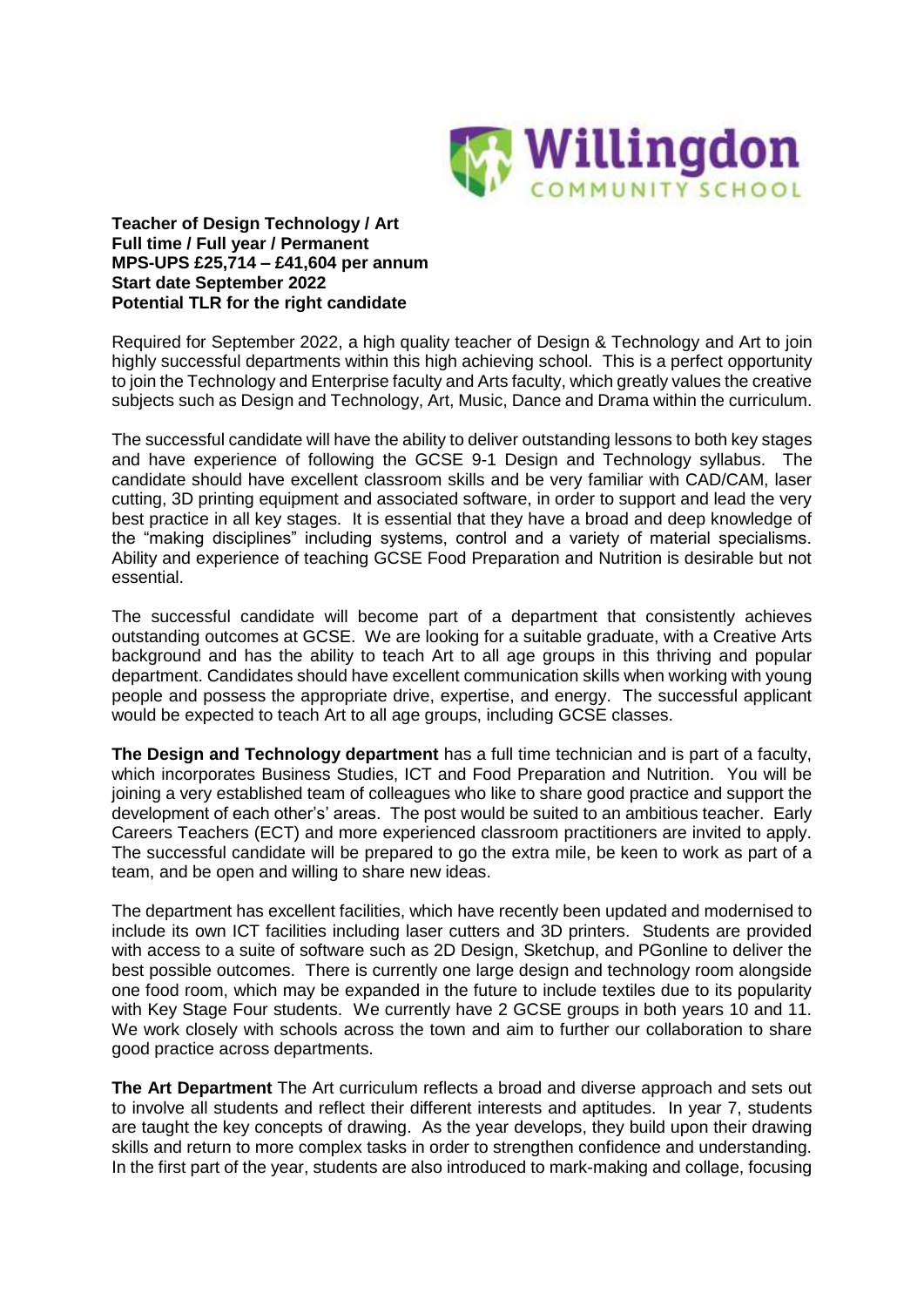on layering and looking at Cubism as their inspiration. In the latter part of the year, students are introduced to a painting project which teaches them basic colour theory and introduces them to a range of painting techniques. They also learn about brush control and practice a wide range of skills to create a foundation for years 8 and 9. In year 9, students are introduced to some of the key areas of GCSE level work to prepare them for KS4. For example, we have introduced a project in which students create a multi-media outcome, inspired by the designer, printer and artist, Shepherd Fairey. Having laid these foundations students are able to transition to GCSE with confidence and creativity.

Extra-curricular activities are a popular aspect of the school`s provision and highly valued by students, parents and staff alike. Therefore, a willingness to offer support to the extracurricular and pastoral life of the School is expected.

### **Our Vision Statement:**

### We are [Willingdon](https://www.youtube.com/watch?v=hh3vC1yX3CI)

We are a united, vibrant community which demonstrates personal excellence in all that we do. Learning at Willingdon transforms lives by igniting curiosity and expecting the very best from staff and students alike. We value opportunities, aiming for success today to prepare for challenges and opportunities tomorrow. We are respectful, compassionate and courteous to empower each other on our unique learning journeys. We look after ourselves and each other, and show empathy, respect and compassion to all people and our environment along the way. We encourage tolerance, resilience and reflection, which in turn allows everyone to make progress every lesson. We work together as a harmonious community to be the very best versions of ourselves.

This makes us Willingdon.

**Willingdon Community School** Willingdon is a high-achieving and over-subscribed (NOR 1000), 11-16, comprehensive school serving the Eastbourne and Polegate area. We are committed to talent management and ensuring that all support and teaching staff are given the opportunity to develop and progress their careers. Our leadership team are receptive to constructive feedback and hold regular parent, staff and student voice sessions as well as google form entries to submit feedback. The school prides itself on putting staff and student wellbeing as a top priority and there are many initiatives which have been established to support this e.g. subsidising Benenden healthcare by 50% for all staff members to creating staff working parties to focus on key areas e.g. marking workload.

Examination results at GCSE are consistently high with students of all abilities making good progress and adding significant value, regardless of their starting point. In 2021, 74% of students achieved the Basics Match at Grade 4 in English and Maths. Despite covid, our attendance was significantly above national average.

The school is a leading member of a number of local educational groups and partnerships, such as the Eastbourne Schools Partnership (ESP) which brings many and varied learning opportunities to both teachers and students, particularly via our links with Eastbourne College. We are a member of the SSAT and have excellent links with outstanding schools up and down the country. These links bring cultural and intellectual capital to the school and enrich our CPD provision for staff at all levels.

**The CPD and talent management** of our staff is given a very high priority as we believe this is a vitally important part of improving outcomes for young people as well as invigorating teachers` passion for their areas. Willingdon is proud of its record in developing new teachers and on the quality of CPD more widely.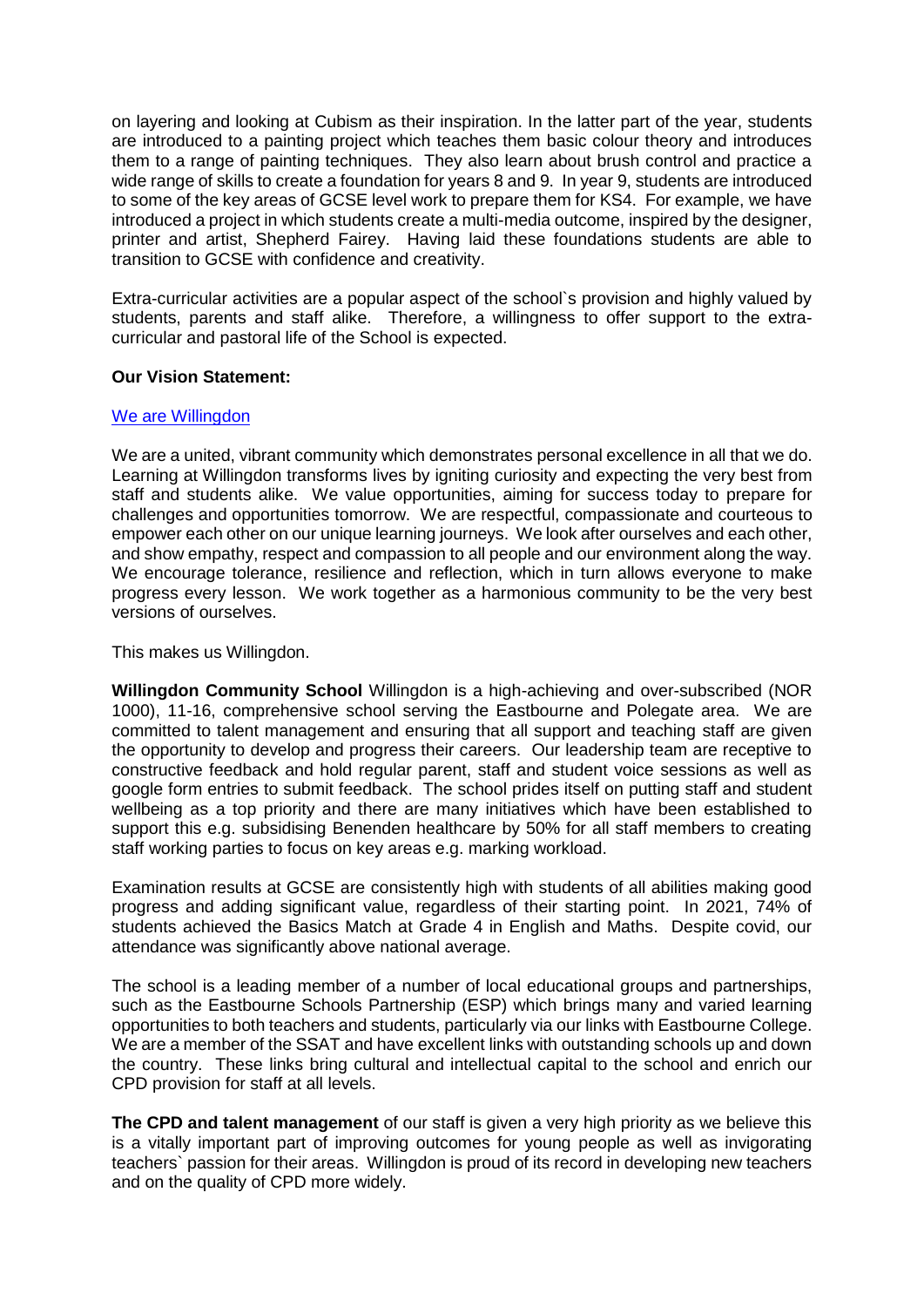The school has an outstanding record for the quality and range of professional development opportunities it offers and takes pride in developing its staff as outstanding teachers and preparing them for the next steps in their careers. As well as being supported through inhouse programmes, aspiring leaders have access to: funded NPQ and Masters Qualifications; extended programmes in Durrington Research School; free access to the annual Research Ed conference in Kent; and leadership opportunities provided by the SSAT and ASCL.

## **Staff wellbeing is of paramount importance to us at Willingdon Community School. We can offer the successful candidate:**

- A clear purpose. We are here to develop personal excellence and help staff and students be the very best versions of themselves.
- Lots of opportunities to observe others and feedback. We don't grade lessons and feedback is developmental.
- Regular opportunities for staff voice directly to the Headteacher.
- On appointment, a full induction day is arranged to ensure you are supported with the transition to your new role.
- 50% off Benenden Health Care scheme.
- Opportunity to join Bupa Dental Plan which provides varying contributions to NHS and private dental services.
- Weekly staff fitness sessions.
- Regular Mindfulness sessions to enhance your work-life balance.
- We offer Mental Health First Aid to all staff which is a two day qualification.
- An Employee Assistance Programme via the County Council, this service is provided by 'Care First', they offer advice, information, emotional support and counselling.
- Annual Flu Vaccination is provided in the autumn term and paid for by the school.
- Access to the ESCC My Staff Shop which gives access to a wide range of tax efficient benefits and discounts from national and local businesses.
- The Love 2 shop membership card (linked to My Staff Shop) is a reloadable gift card which can be spent at a number of major retailers.
- Bike Scheme, this is a salary sacrifice scheme that produces a saving of up to 32% compared to buying a bike upfront.
- A free coffee machine is ready for you during break and lunch time.
- Invitations to whole school social events such as our Christmas party which is subsidised as a thank you to staff, and other gatherings to celebrate success.
- Local business discounts for Willingdon Community School staff.
- And more!

We believe that happy teachers make happy children and therefore do our utmost to support our staff.

## [Working at Willingdon School](https://www.youtube.com/watch?v=N3k89MR2IpA)

Willingdon Community School is committed to child protection/safeguarding and promoting the welfare of children, we expect all staff and volunteers to share this duty of care. All applicants will be subject to safer recruitment procedures and will require satisfactory references and an enhanced DBS check.

# **Closing Date: Monday, 23rd May 2022 (by noon)**

## **Interviews to be held on Thursday 26th May 2022.**